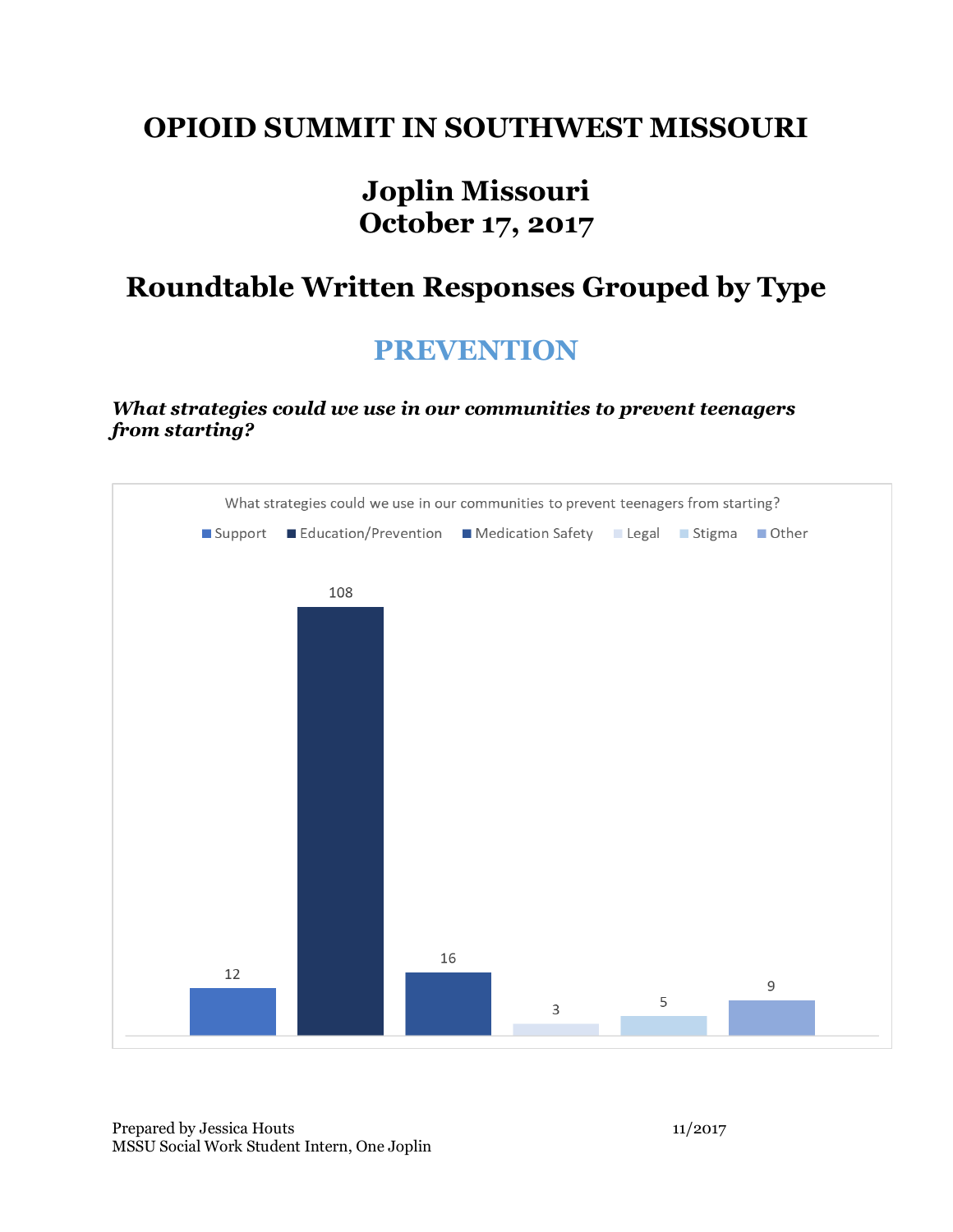# **Detail - Roundtable Written Responses**

#### *What strategies could we use in our communities to prevent teenagers from starting?*

Open communication with kids about the risks of any drug use in the family Addiction panels assembly where kids and parents are or can be involved Parents need to know that their behaviors matter Educating parents that just because an opioid is prescribed, you don't have to take it Setting expectations in the home Better partnership with medical home Awareness of the danger of pills Educating teachers, students and parents of the danger of prescription drugs Use same language Mental health needs addressed Have more presenters with real life experiences come in Explain this is a suburban problem Expand on D.A.R.E. Expand PBS in schools to address Parent education around drugs and prevention advocate for open conversations Letting people know what resources are available for them in crisis mode Lack of coping skills and life skills Teach parents to teach life skills and coping skills Programs like D.A.R.E. Education with health care providers Increase efforts with families of teens Parent meetings at school Get schools to engage parents on issues regarding drugs Coping skills starting in early childhood Generation RX starting in early elementary school Community plan that involves parents - focus on family Same general message to family units -one overall message Promoting family activities/education Physician education Stop prescribing opioids after injury and surgery Locking up or disposing of medication Lock up medications D.A.R.E. Early education on coping skills Establishing relationships with medical providers Pre-teen reality info about addiction Denial Stigma Education with health care providers Preparedness Building resilience in earlier years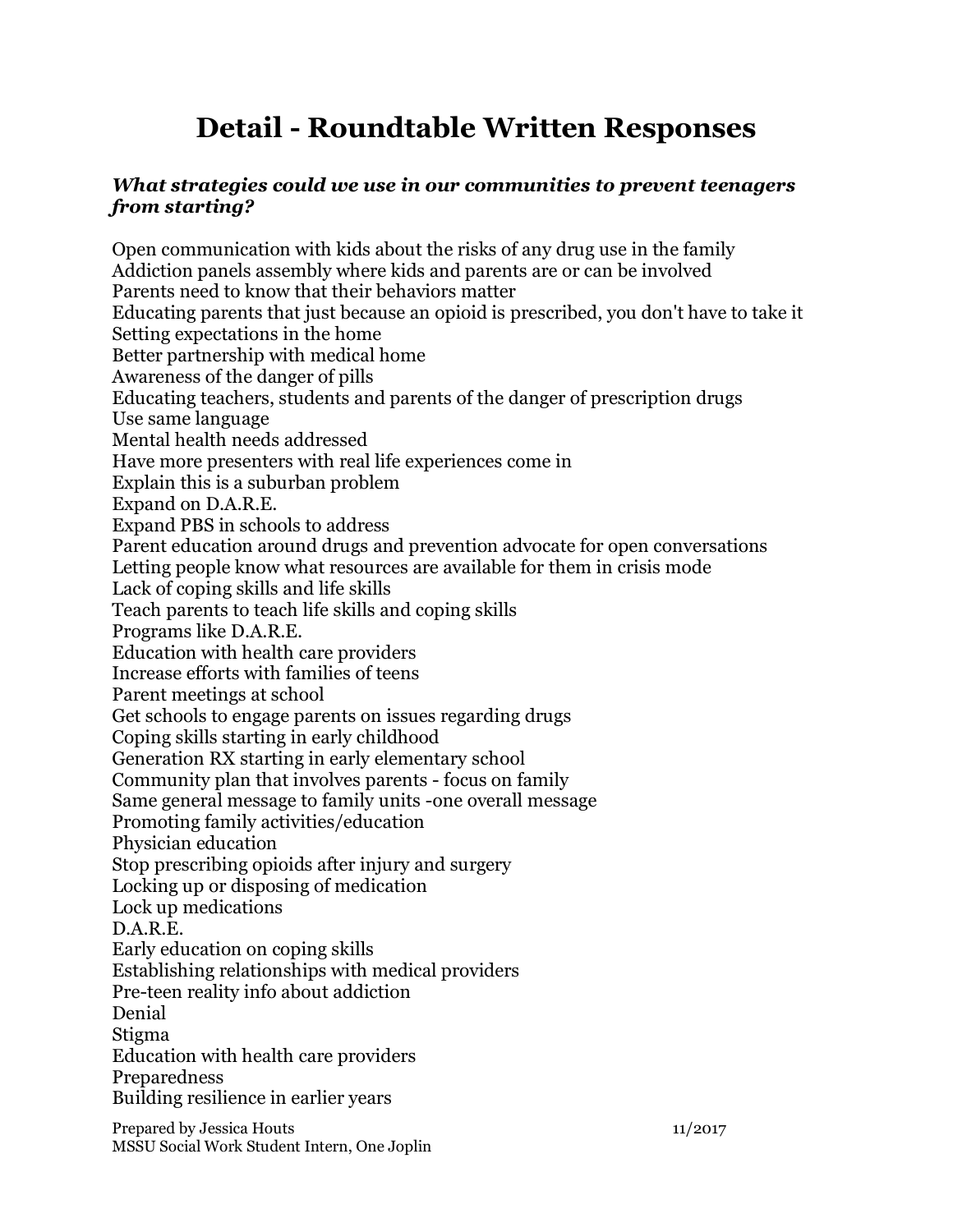Life skills Family communication improvement Shape program for families affected by incarceration Increase number of school counselors Enhance after school options Parental education Public education programs Get your teen involved in the community Provide medication education Educate parents to lock up medications Educate teens on safety and risk Stop romanticizing on TV, social media, culture Promoting counseling and aid over medication Pain management and coping mechanisms to children at a younger age After school program, Teens to mentor Education for kids and parents/grandparents More programs available to children and teens Educate families of young children through home visitation programs such as Parents as Teachers Starting prevention/awareness programs earlier in elementary school Provide programs/information through social media or phones Provide more entertainment/activities in rural areas especially so they stay busy and are less bored Educate parents Accountability for parents Increase legal consequences for supplying children Higher taxes for drug companies to pay for treatment and education Exposure to peer victims Coping skills Earlier start Start in grade school (education) Parent education Education of parents and kids at earlier ages Community mentoring program More parent/school involvement Community education - ongoing Start the conversations before they are teens Conversations coming from various people Parents - more education, be in your kid's business Teach accountability for actions Have people who had real life addictions talk to them about the realities More open conversations, don't sugar coat to protect Community education for adults being prescribed opioids of risks to kids Education for parents of child being prescribed opioid - what to expect Request small quantity of prescription Better awareness and availability of drug take back opportunities Provider education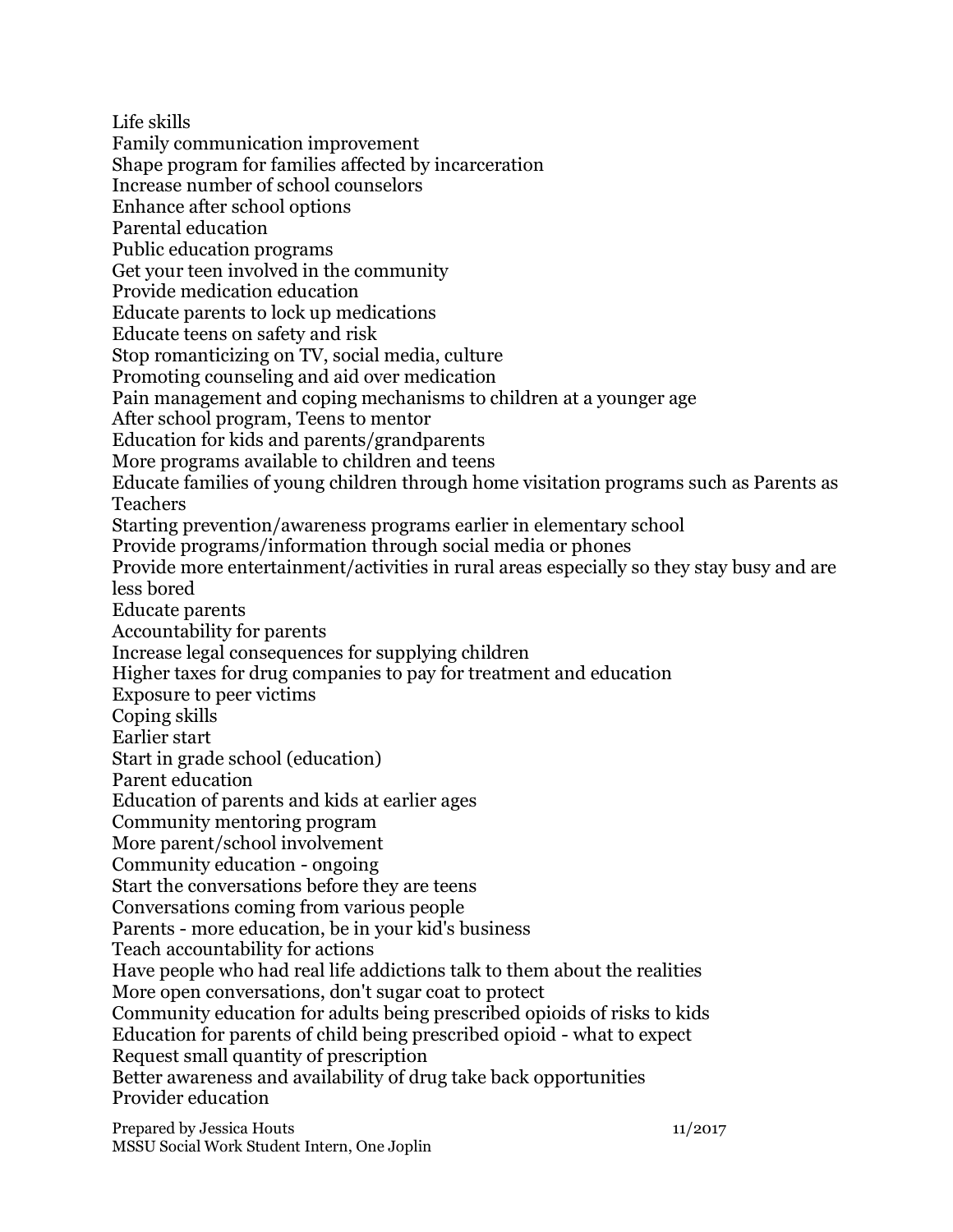Education that starts early Programs that support the family Educate our medical professionals Teaching coping mechanisms More resources to school to teach skills needed to stay away from vulnerable tendencies Making more students have self-efficacy Reduce screen time, too much time with technology can reduce coping abilities Schools could develop mental health practices so staff know how to react Early education Educate parents on alternative Educate doctors on not "quick draw" solution Educate public more on drug take back Teaching coping skills at a young age Ask students questions, foster discussion Effective teaching strategies Be approachable Talk with families to prevent/ become aware Keep medicine in safe/ locked up Become more personable with addicts/community Watch what they take Lock up medications Positive activities Relationships Fusion programs Parents need to get off drugs Coping skills Start early Break the cycle Get better foster parents Barriers to becoming foster parents Recruit higher caliber foster parents Conflicting messages heard on this subject Prescription regulations Education for parent Continuing education Safe place for children to make someone aware of home life Education and support on development of coping mechanisms Deal with self-esteem and with other emotional and mental situations Coping skills Community awareness Family communication Mentoring programs Support and system for youth Less technology - Lack of social skills Teaching life skills Generation Rx or similar education programs in all schools